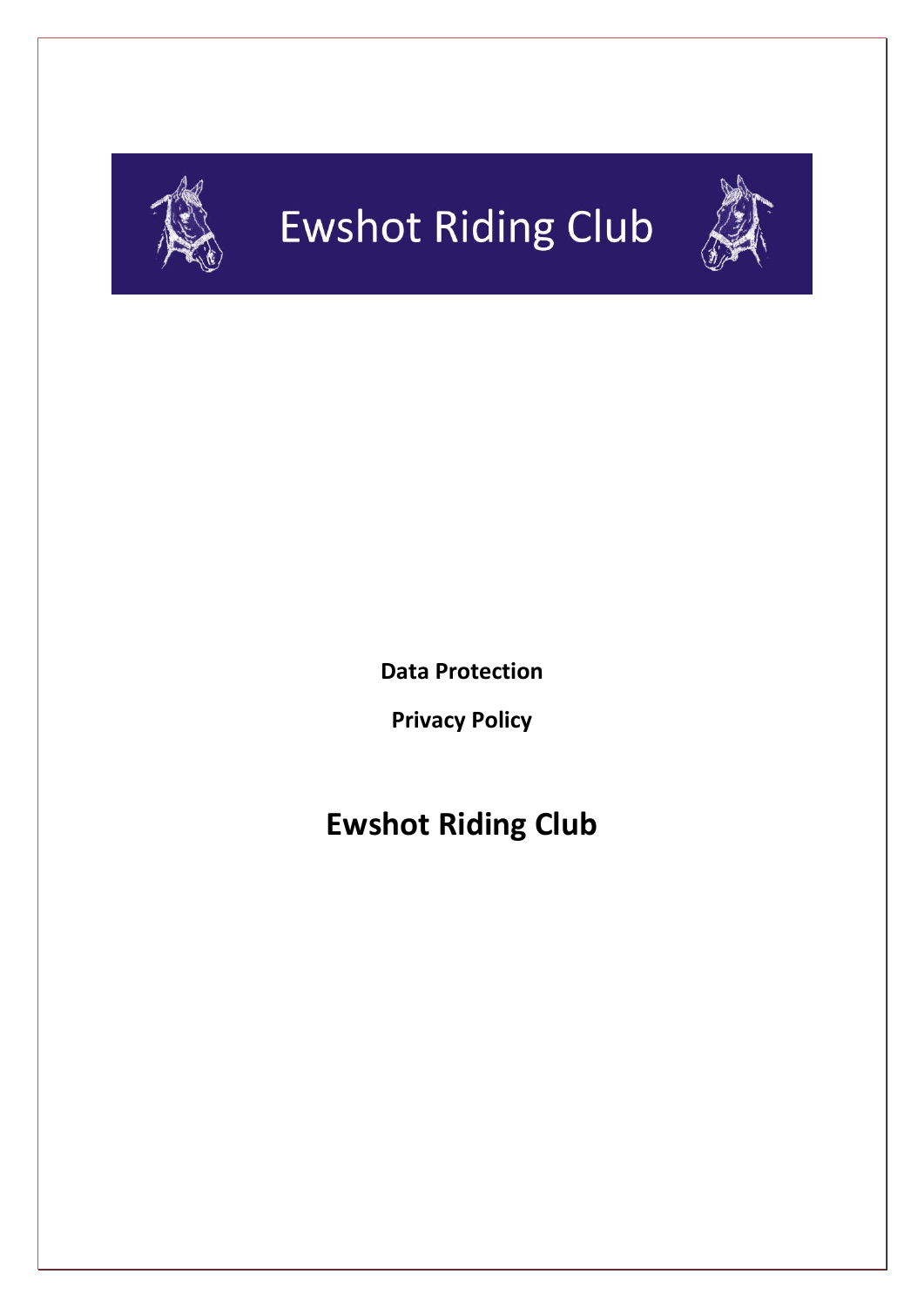## Data protection

*Ewshot Riding Club acts as both a data controller and a data processor as per the definitions of the General Data Protection Regulation.*

Keeping your personal information safe is very important to us. We are committed to complying with privacy and data protection laws and being transparent about how we process personal data.

We have policies, procedures and training in place to help our employees and volunteers understand their data protection responsibilities and follow the data protection principles.

We have a nominated member of staff who serves as our Data Protection Lead. If you have any questions regarding our Privacy Policy, please email **info@ewshotridingclub.co.uk**.

This privacy policy relates to our use of any personal information we process about you.

## How we collect personal data

We may collect your personal data in different ways, for example:

• when you, your parent or guardian communicate with us by post, telephone, SMS, email or via our website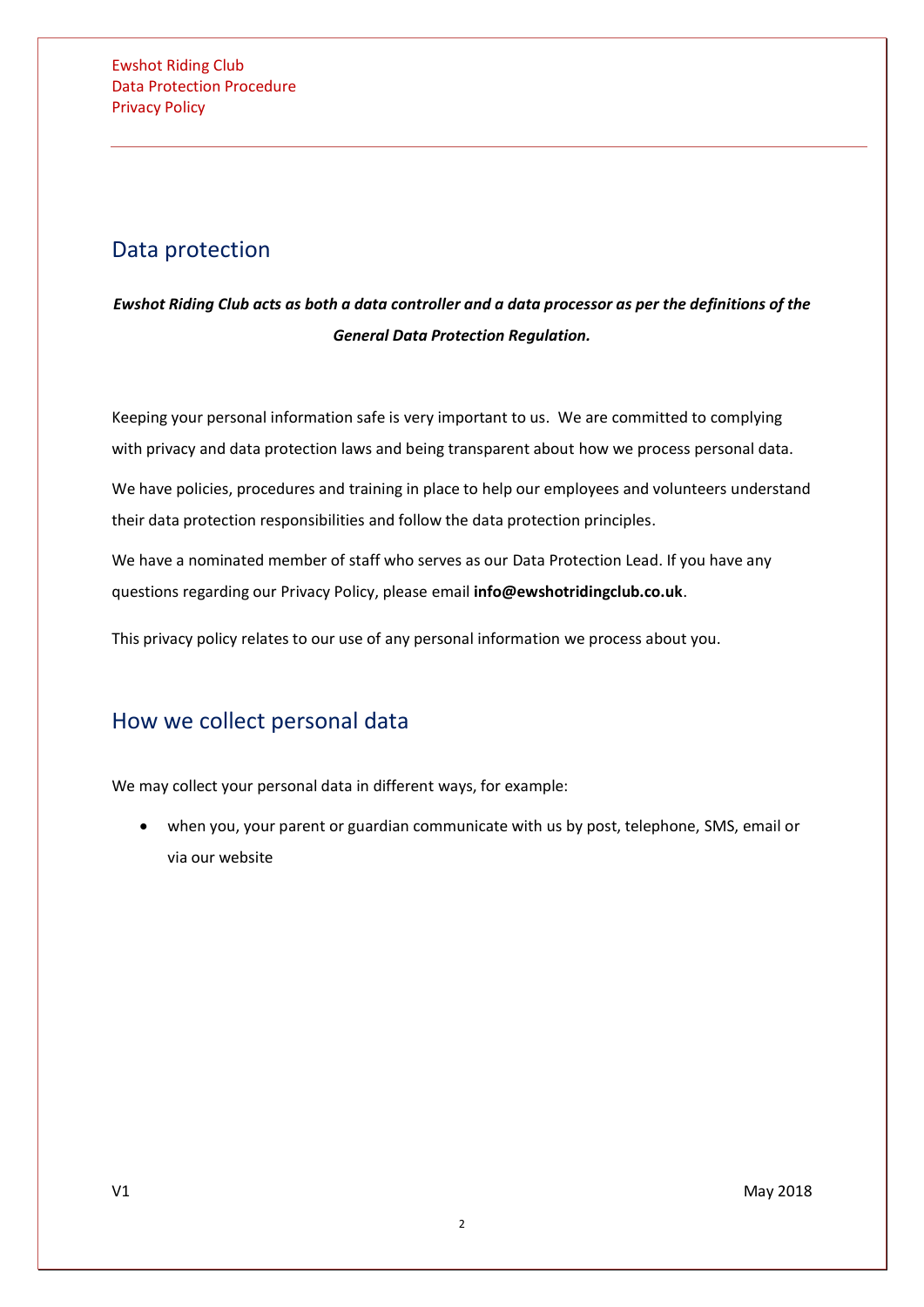Ewshot Riding Club Data Protection Procedure Privacy Policy

### How we use personal information

We collect and use personal information about our members and volunteers for different purposes.

**[Membership applications, administration and renewals](#page-2-0)**

**[Informing non-members about](#page-2-0) Ewshot Riding Club events and services**

**[Provision of training courses to individuals](#page-2-1)** 

**[Running events and camps](#page-3-0)**

**[Dealing with complaints and appeals](#page-3-1)**

**[Undertaking safeguarding activities including DBS checks and casework](#page-3-2)**

We only collect personal information that we genuinely need.

This may include:

- Contact details such as name address, email address and phone numbers
- Date of birth and gender
- Dietary requirements where this is required for catering
- Name of your parent or guardian (if you are under 18)
- Name and contact details of any next of kin where you are attending an event and are riding

#### Membership applications, administration and renewals

We will use the information that you provide to us to process your membership application and renew your application if appropriate. We will email you information about events, courses, our services and other items of interest, as part of your membership. You can opt out or unsubscribe from receiving this information if you wish. Our legal basis for using your personal information in this way is for the performance of a contract.

#### <span id="page-2-0"></span>Informing non-members about Ewshot Riding Club events and services

<span id="page-2-1"></span>If you opt in to our mailing list we will use the information that you provide to email and post you information about our events, courses, our services and other items of interest. You can opt out or unsubscribe from receiving this information at any time if you wish. Our legal basis for using your personal information in this way is consent.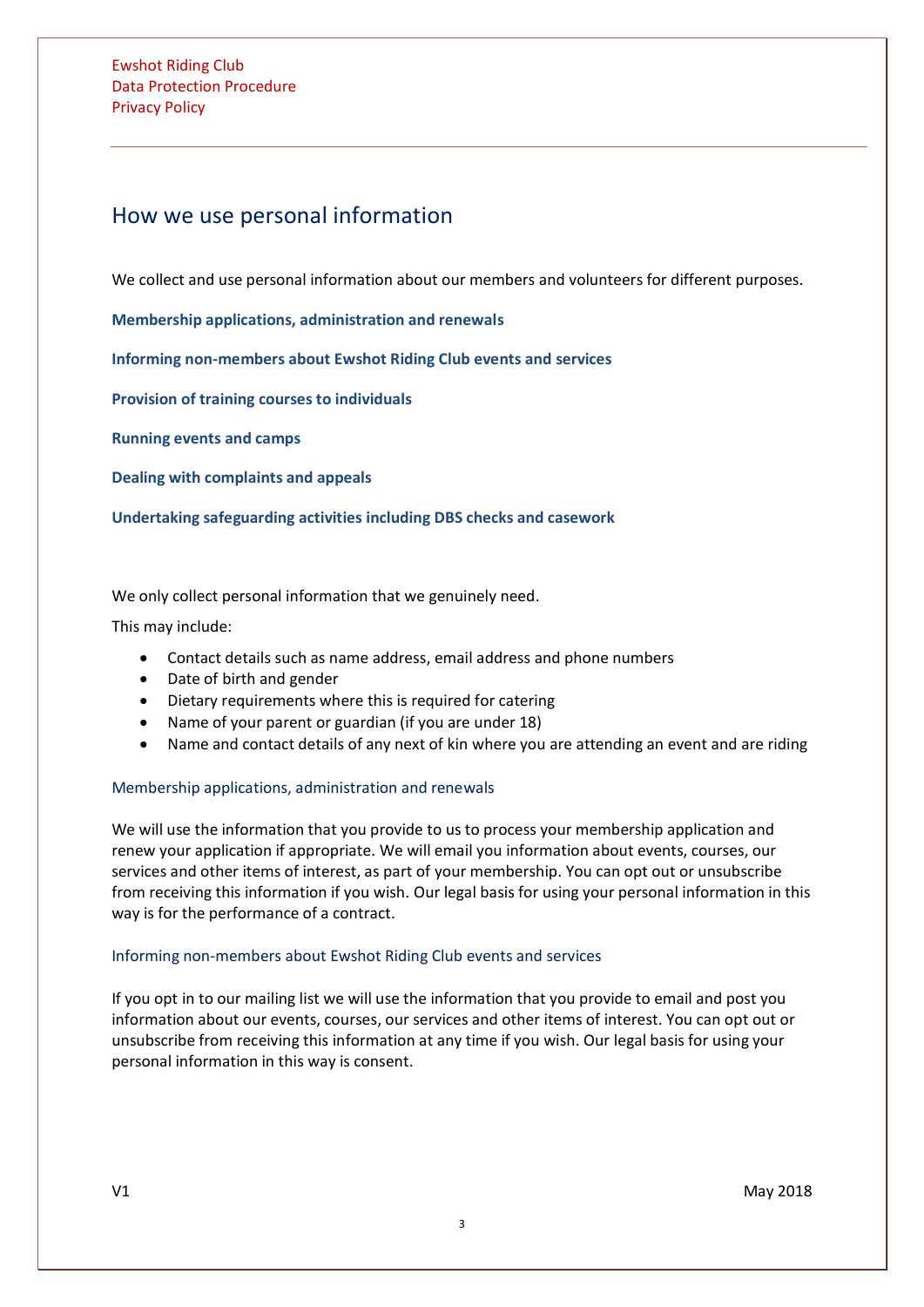#### Provision of training courses to individuals

If you sign up to one of our training courses, we will use the information that you provide to us to process your registration and provide the course to you. Our legal basis for using your personal information in this way is for the performance of a contract.

#### <span id="page-3-0"></span>Running events and camps

If you register for one of our events or camps, we will use your information provided to us to process your registration and enable you to attend the event or camp. This will include sharing some of your information with our volunteers that run the event or camps. It may also include collecting and sharing medical information with them if you choose to provide that to us. Our legal basis for using your personal information in this way is for the performance of a contract.

If you choose to provide us with your dietary requirements we may share them with third parties that we use to provide catering at our events.

#### <span id="page-3-1"></span>Dealing with complaints and appeals

If a complaint or an appeal is raised with us, we will process the personal information that is provided to us to manage and resolve the complaint or appeal. This may include sharing relevant information with an affiliated organisation, such as The BEF or a riding club, a coach, welfare officer or other organisation, depending upon the nature of the complaint and the area it relates to. Our legal basis for using personal information for this purpose is to fulfil our legitimate interest and fulfil our objective of resolving complaints in a careful and appropriate manner.

#### <span id="page-3-2"></span>Undertaking safeguarding activities including DBS checks and casework

When necessary, we process relevant personal information about members, volunteers, coaches and employees for safeguarding purposes. This might include undertaking DBS and other checks to identify any criminal and other activity we need to be aware of and casework. It may be necessary to share some personal information with relevant authorities such as the police, The Safeguarding Advisory Board and an appropriate member of the respective Member Body – such as The BEF, The Pony Club or a BRC Riding Club (as appropriate to the safeguarding activity). Our legal basis for this processing is to meet our legal obligations.

## Cookies and aggregate information collected from www.ewshotridingclub.co.uk

We do not use cookies to store any personal information or to create a visitor 'profile'. We do not collect aggregate information.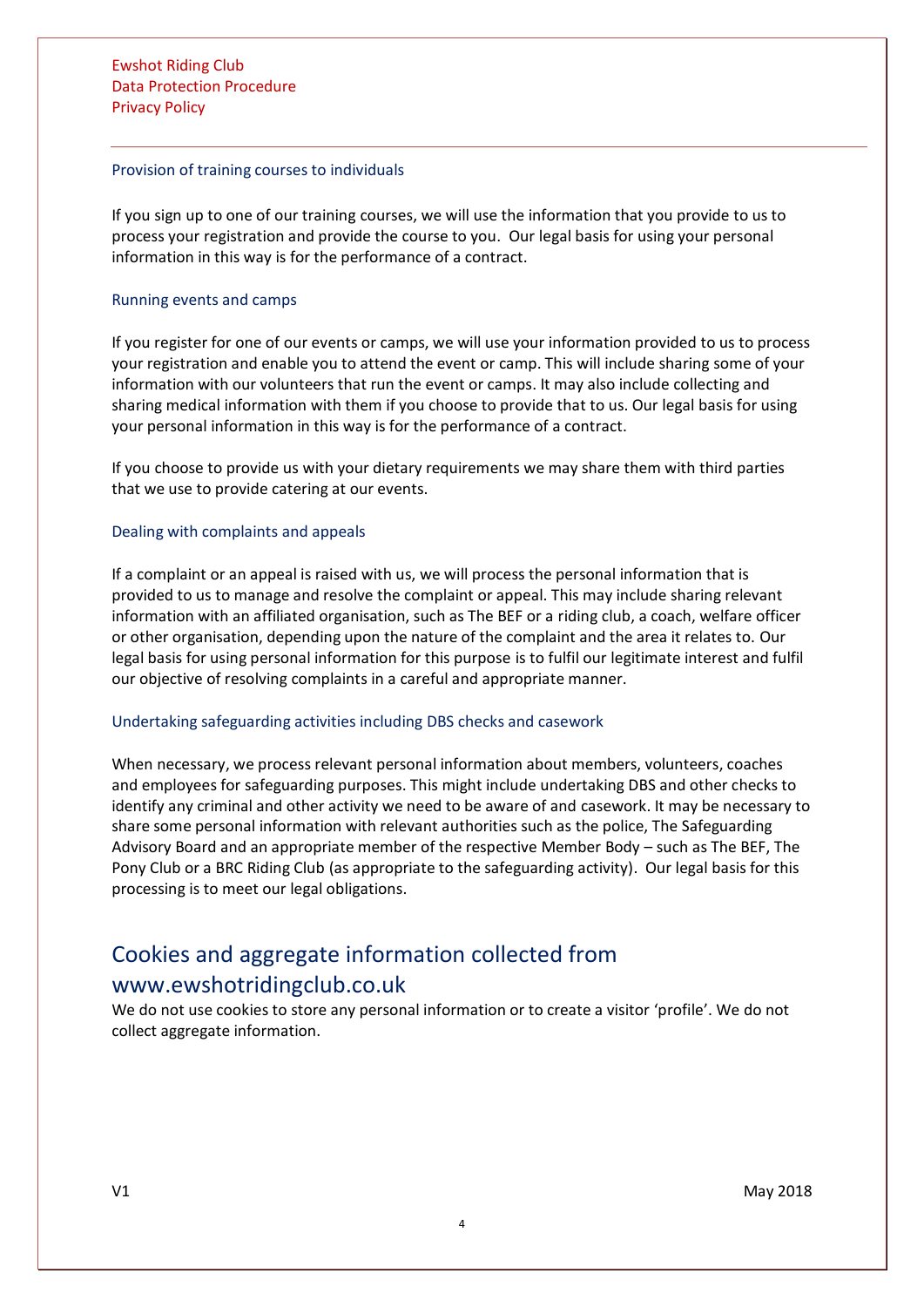## Our legal basis for processing personal information

Our legal basis for the purposes that we process personal information is for the performance of a contract, or for our legitimate interests or consent.

We may process personal information because it is necessary for the performance of a contract to which you are a party (or to take steps at your request prior to entering a contract). For example, we may process your personal data:

- To issue or administer a membership
- To administer a training course
- To supply merchandise you have ordered

We may collect and use your personal data if it is necessary for our legitimate interest and so long as its use is fair, balanced and does not unduly impact your rights.

Usually we will only process sensitive personal data if we have your explicit consent. In extreme situations, we may share your personal details with the emergency services if we believe it is in your 'vital interests' to do so. For example, if someone is taken ill during one of our events.

## Sharing personal information

We will only share your personal information where we are required to fulfil our contract with you, or legitimate interest, where we have your consent, or we are required to do so by law.

We may share your personal information with third party organisations who will process it on our behalf, for example a mailing house, our website administrator or printers.

If necessary, we may also share your information with caterers, course providers, referees, and coaches.

We may also share your information with our bank to process a payment.

Where required, we will process personal information to comply with our legal obligations. In this respect we may use your personal data to comply with subject access requests; tax legislation; for the prevention and detection of crime; and to assist the police and other competent authorities with investigations including criminal and safeguarding investigations.

## Transferring personal data outside of the EEA

We have not requirement to transfer personal data outside of the EEA, so we will never do this.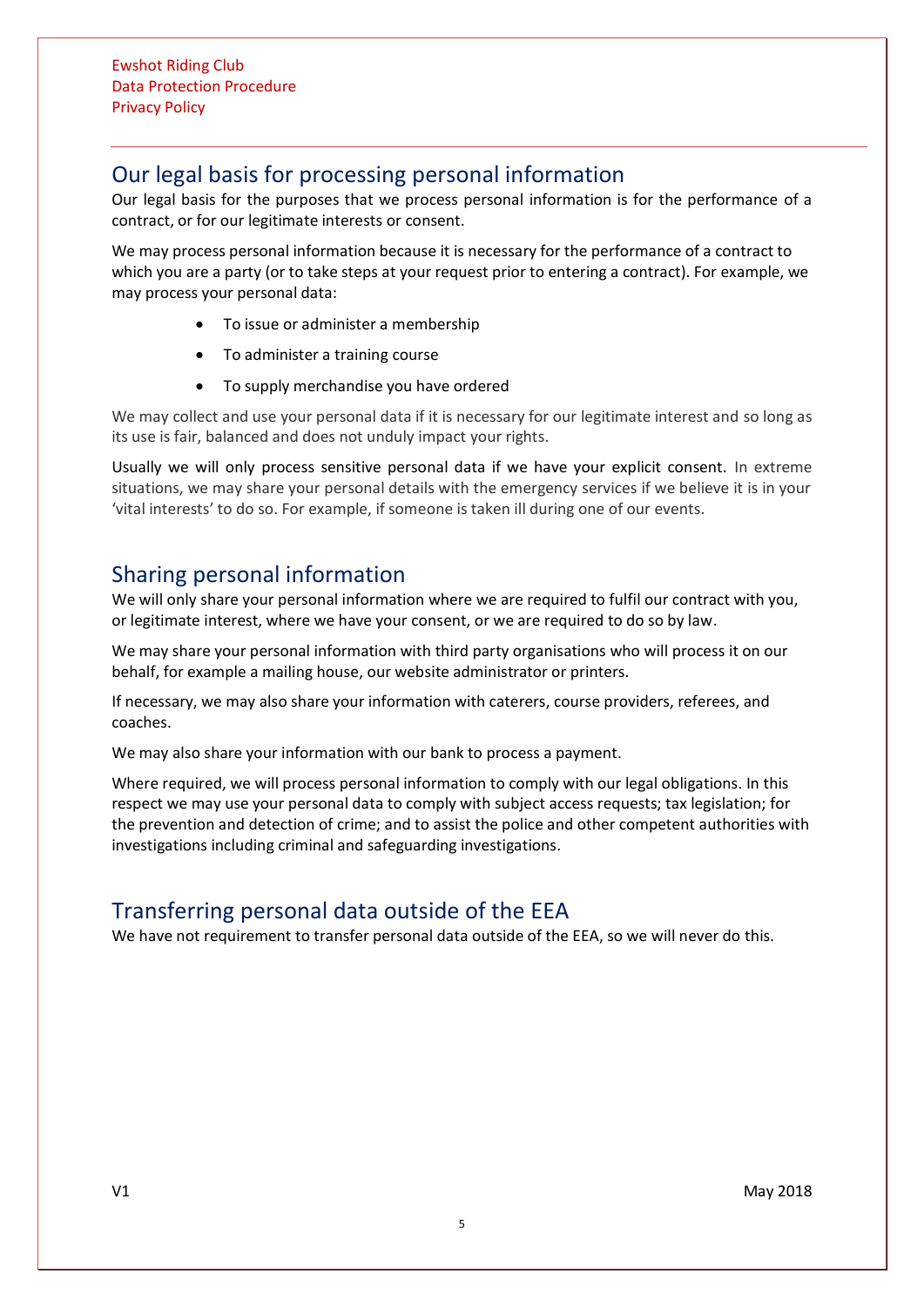## Your rights

If you no longer wish to receive communications about products and services from us, please contact [insert an email address that can be used for contact preference updates]. You can also unsubscribe at any time to emails that we may send to you about the products and services that we think will be of interest to you.

You also have the right to:

- Request a copy of the information we hold about you. Requests should be addressed to **info@ewshotridingclub.co.uk**. We will respond within 30 days of receiving your written request.
- Tell us to change or correct your personal information if it is incomplete or inaccurate. Please contact us at **info@ewshotridingclub.co.uk**.
- Ask us to restrict our processing of your personal data or to delete your personal data if there is no compelling reason for us to continue using or holding this information. Please contact us at **info@ewshotridingclub.co.uk**.
- Receive from us the personal information we hold about you which you have provided to us, in a reasonable format specified by you, so that you can send it to another organisation. Please contact us at **info@ewshotridingclub.co.uk**.
- Object, on grounds relating to your specific situation, to any of our processing activities where you feel this has a disproportionate impact on you. Please contact us at **info@ewshotridingclub.co.uk**.

Please note that we may be entitled to refuse requests where exceptions apply: for example, if we have reason to believe that the personal data we hold is accurate or we can show our processing is necessary for a lawful purpose set out in this Privacy Policy.

## How long we keep your personal information

We will hold your personal information for as long as is necessary. We will not retain your personal information if it is no longer required. In some circumstances, we may legally be required to retain your personal information, for example for finance, employment or audit purposes.

- We will keep membership records indefinitely, in order to administer our membership scheme
- We will keep records of events and camps for 2 years, in order to facilitate any insurance claim resulting from the activity.